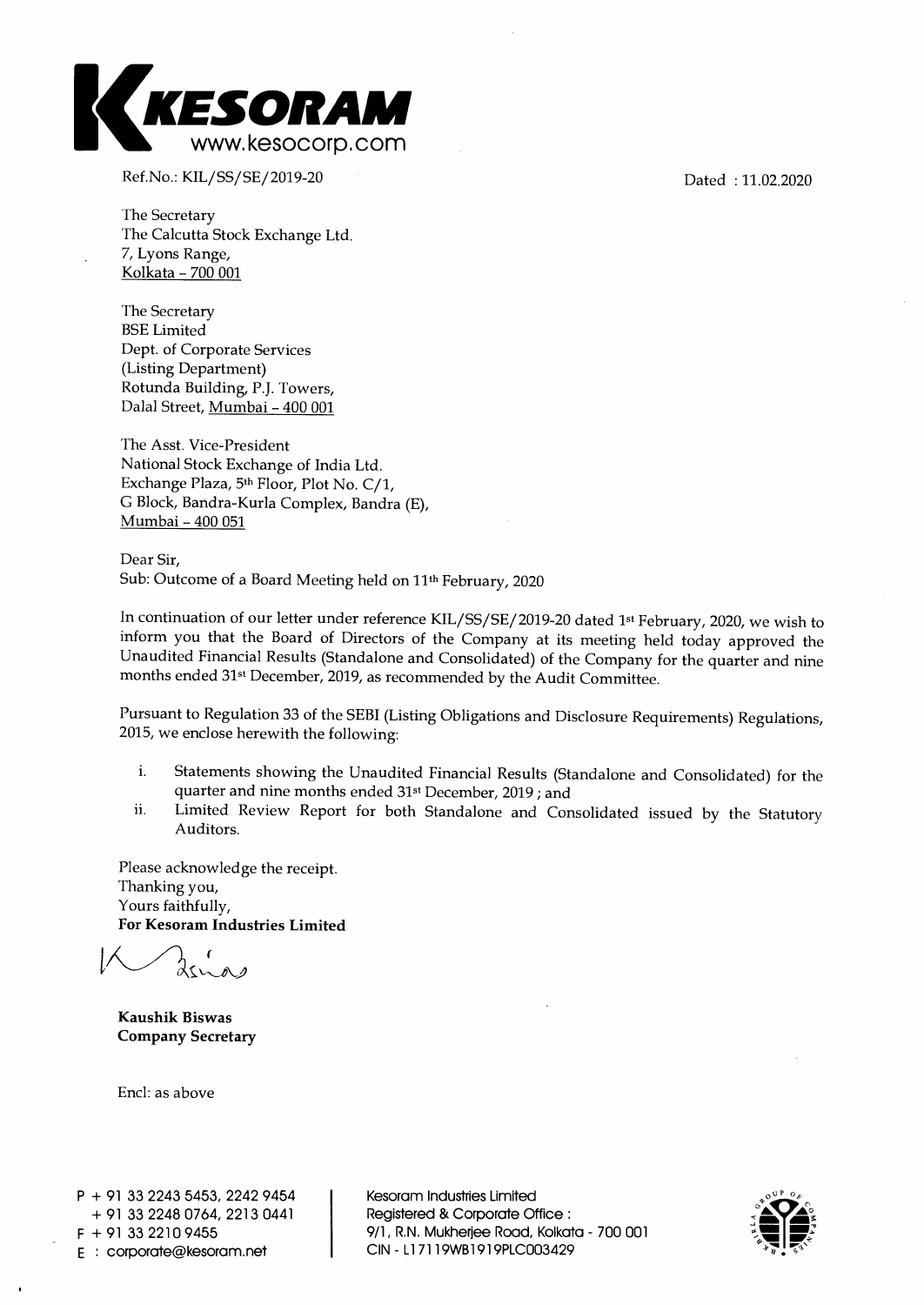# **Deloitte Haskins & Sells**

Chartered Accountants 13th & 14th Floor Building - Omega Bengal Intelligent Park Block - EP & GP, Sector - V Salt Lake Electronics Complex Kolkata - 700 091 West Bengal, India

Tel: +91 33 6612 1000 Fax: +91 33 6612 1001

### **INDEPENDENT AUDITOR'S REVIEW REPORT ON REVIEW OF INTERIM STANDALONE FINANCIAL RESULTS**

### **TO THE BOARD OF DIRECTORS OF KESORAM INDUSTRIES LIMITED**

- 1. We have reviewed the accompanying Statement of Standalone Unaudited Financial Results of **KESORAM INDUSTRIES LIMITED** ("the Company"), for the quarter and nine months ended 31 December 2019 ("the Statement"), being submitted by the Company pursuant to the requirement of Regulation 33 of the SEBI (Listing Obligations and Disclosure Requirements) Regulations, 2015, as amended.
- 2. This Statement, which is the responsibility of the Company's Management and approved by the Company's Board of Directors, has been prepared in accordance with the recognition and measurement principles laid down in the Indian Accounting Standard 34 "Interim Financial Reporting" ("Ind AS 34"), prescribed under Section 133 of the Companies Act, 2013 read with relevant rules issued thereunder and other accounting principles generally accepted in India. Our responsibility is to express a conclusion on the Statement based on our review.
- 3. We conducted our review of the Statement in accordance with the Standard on Review Engagements (SRE) 2410 'Review of Interim Financial Information Performed by the Independent Auditor of the Entity', issued by the Institute of Chartered Accountants of India (ICAI). A review of interim financial information consists of making inquiries, primarily of the Company's personnel responsible for financial and accounting matters, and applying analytical and other review procedures. A review is substantially less in scope than an audit conducted in accordance with Standards on Auditing specified under section 143(10) of the Companies Act, 2013 and consequently does not enable us to obtain assurance that we would become aware of all significant matters that might be identified in an audit. Accordingly, we do not express an audit opinion.
- 4. Based on our review conducted as stated in paragraph 3 above, nothing has come to our attention that causes us to believe that the accompanying Statement, prepared in accordance with the recognition and measurement principles laid down in the aforesaid Indian Accounting Standard and other accounting principles generally accepted in India, has not disclosed the information required to be disclosed in terms of Regulation 33 of the SEBI (Listing Obligations and Disclosure Requirements) Regulations, 2015, as amended, including the manner in which it is to be disclosed, or that it contains any material misstatement.

For **Deloitte Haskins & Sells**  Chartered Accountants (Firm's Registration No. 302009E)

**Abhijit Bandyopadhyay**  (Partner) Membership No. 054785 UDIN: 20054785AAAAAL1448

Place: Kolkata Date: 11 February 2020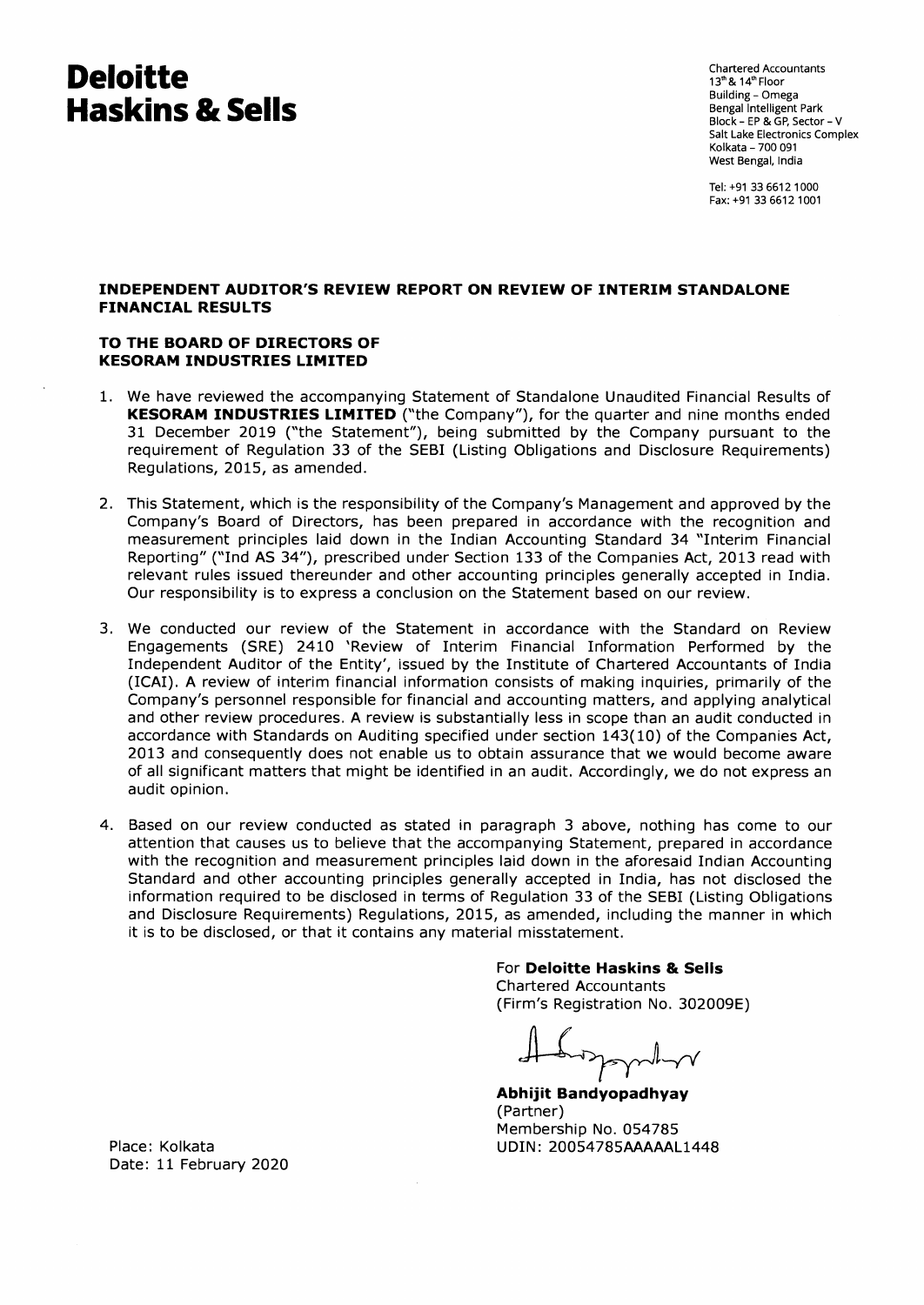# **Deloitte Haskins & Sells**

 $\ddot{\phantom{0}}$ 

**Chartered Accountants 13t & 14thFloor Building - Omega Bengal Intelligent Park Block - EP & GP, Sector - V Salt Lake Electronics Complex Kolkata - 700 091 West Bengal, India** 

**Tel: +91 33 6612 1000 Fax: +91 33 6612 1001** 

## **INDEPENDENT AUDITOR'S REVIEW REPORT ON REVIEW OF INTERIM CONSOLIDATED FINANCIAL RESULTS**

### **TO THE BOARD OF DIRECTORS OF KESORAM INDUSTRIES LIMITED**

- **1. We have reviewed the accompanying Statement of Consolidated Unaudited Financial Results of KESORAM INDUSTRIES LIMITED ("the Parent") and its subsidiary (the Parent and its subsidiary together referred to as "the Group"), for the quarter and nine months ended 31 December 2019 ("the Statement") being submitted by the Parent pursuant to the requirement of Regulation 33 of the SEBI (Listing Obligations and Disclosure Requirements) Regulations, 2015, as amended.**
- **2. This Statement, which is the responsibility of the Parent's Management and approved by the Parent's Board of Directors, has been prepared in accordance with the recognition and measurement principles laid down in the Indian Accounting Standard 34 "Interim Financial Reporting" ("Ind AS 34"), prescribed under Section 133 of the Companies Act, 2013 read with relevant rules issued thereunder and other accounting principles generally accepted in India. Our responsibility is to express a conclusion on the Statement based on our review.**
- **3. We conducted our review of the Statement in accordance with the Standard on Review Engagements (SRE) 2410 "Review of Interim Financial Information Performed by the Independent Auditor of the Entity", issued by the Institute of Chartered Accountants of India (ICAI). A review of interim financial information consists of making inquiries, primarily of**  Parent's personnel responsible for financial and accounting matters, and applying analytical **and other review procedures. A review is substantially less in scope than an audit conducted in accordance with Standards on Auditing specified under Section 143(10) of the Companies Act, 2013 and consequently does not enable us to obtain assurance that we would become aware of all significant matters that might be identified in an audit. Accordingly, we do not express an audit opinion.**

**We also performed procedures in accordance with the circular issued by the SEBI under Regulation 33(8) of the SEBI (Listing Obligations and Disclosure Requirements) Regulations, 2015, as amended, to the extent applicable.** 

**Attention is drawn to Note 4 to the Statement which states that the consolidated figures for the corresponding quarter and nine months ended 31 December 2019, as reported in the accompanying Statement have been approved by the Parent's Board of Directors, but have not been subjected to our review.** 

- **4. The Statement includes the results of Cygnet Industries Limited (Subsidiary)**
- **5. Based on our review conducted and procedures performed as stated in paragraph 3 above and based on the consideration of the review reports of the other auditors referred to in paragraph 6 below, nothing has come to our attention that causes us to believe that the accompanying Statement, prepared in accordance with the recognition and measurement principles laid down in the aforesaid Indian Accounting Standard and other accounting principles generally accepted in India, has not disclosed the information required to be disclosed in terms of Regulation 33 of the SEBI (Listing Obligations and Disclosure Requirements) Regulations, 2015, as amended, including the manner in which it is to be disclosed, or that it contains any material misstatement.**

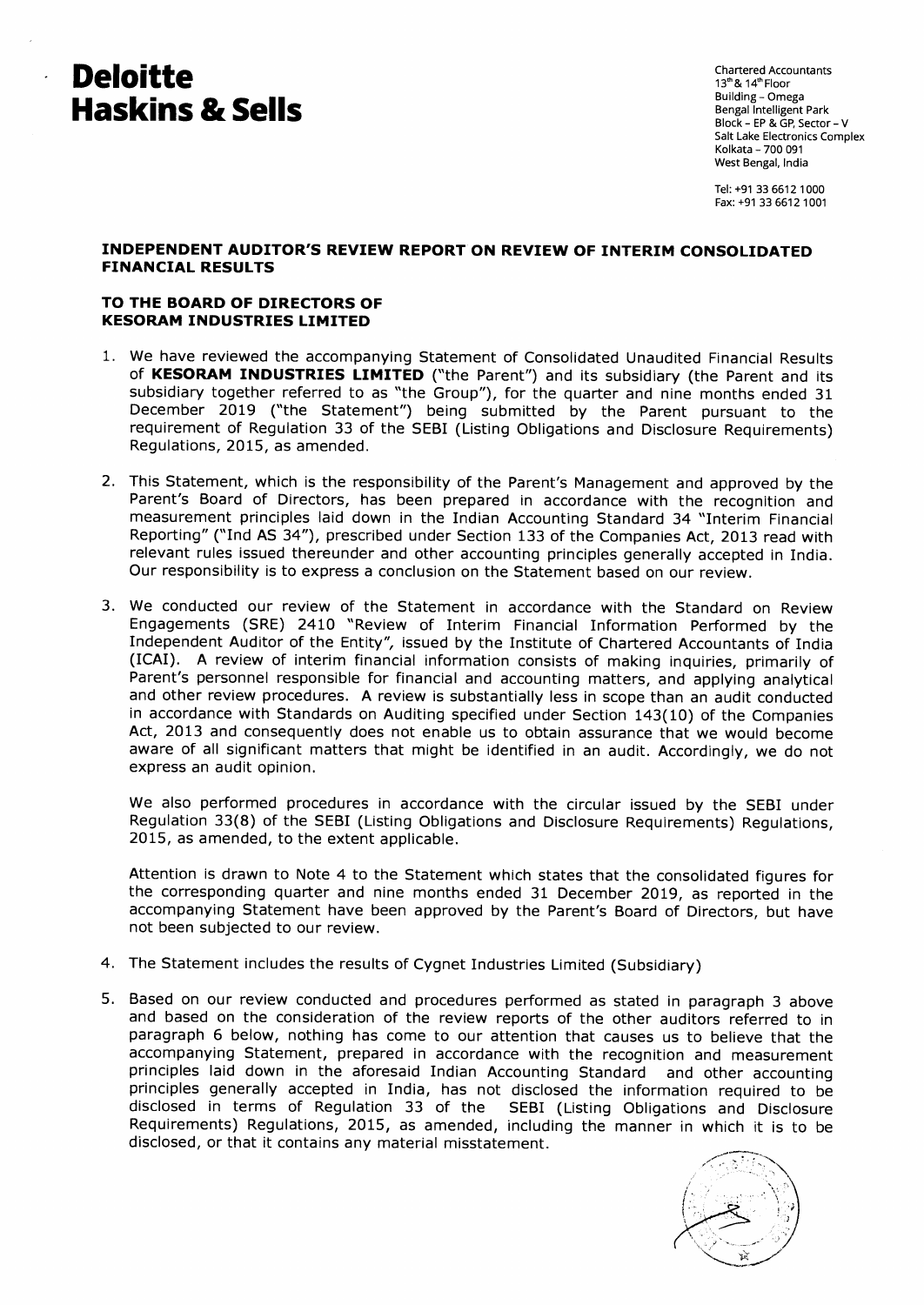# **Deloitte Haskins & Sells**

 $\overline{a}$ 

6. We did not review the interim financial information of one subsidiary included in the consolidated unaudited financial results, whose interim financial information reflect total revenues of Rs. 91.95 crore and Rs. 260.04 crores for the quarter and nine months ended 31 December 2019 respectively, total net loss after tax of Rs. 25.20 crores and Rs. 61.56 crore for the quarter and nine months ended 31 December 2019 respectively and total comprehensive loss of Rs. 25.36 crore and Rs. 62.58 crore for the quarter and nine months ended 31 December 2019 respectively, as considered in the Statement. These interim financial information have been reviewed by other auditors whose reports have been furnished to us by the management, and our conclusion in so far as it relates to the amounts and disclosures included in respect of the subsidiary, is based solely on the report of such other auditors and the procedures performed by us as stated in paragraph 3 above.

Our conclusion on the Statement is not modified in respect of these matters.

7. In the case of one joint venture, the unaudited financial information as on 31 December 2019 is not available. The investment in this company has been fully impaired as at 31 December 2019 and the results does not include the Group's share of profit / (loss) of the joint venture.

Our Conclusion on the Statement is not modified in respect of the above matter.

## For **Deloitte Haskins & Sells**

Chartered Accountants (Firm's Registration No. 302009E)

Engenhor

**Abhijit Bandyopadhyay**  (Partner) Membership No. 054785) UDIN: 20054785AAAAAM2458

Place: Kolkata Date: 11 February 2020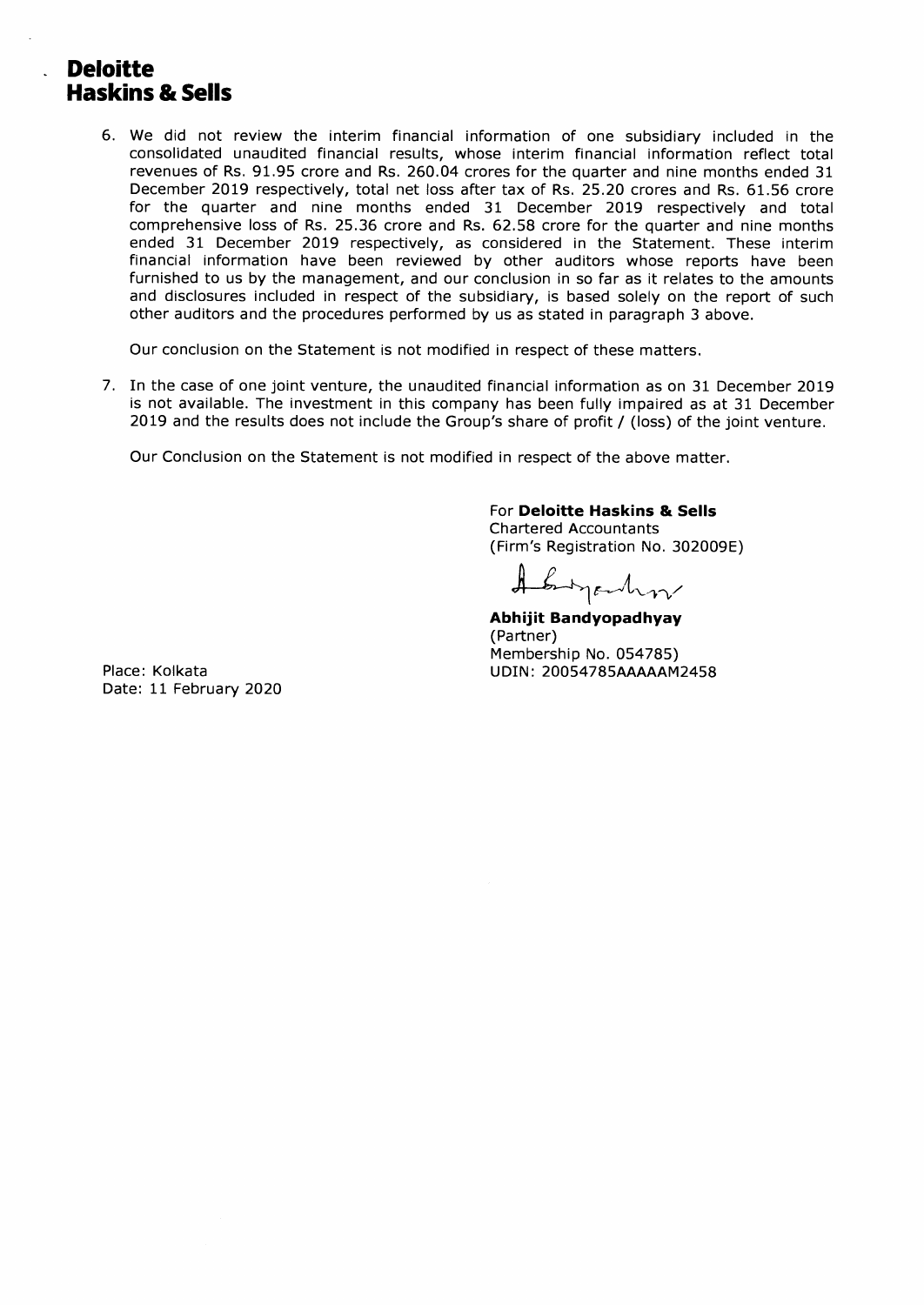|                          |                                                                                                                       |                                                                                             |                                   |                                   |                                           |                           |                               |                           |                                    |                      |                                             |                        |                             | Rs./Crores                           |
|--------------------------|-----------------------------------------------------------------------------------------------------------------------|---------------------------------------------------------------------------------------------|-----------------------------------|-----------------------------------|-------------------------------------------|---------------------------|-------------------------------|---------------------------|------------------------------------|----------------------|---------------------------------------------|------------------------|-----------------------------|--------------------------------------|
|                          |                                                                                                                       |                                                                                             |                                   |                                   | Standalone                                |                           |                               |                           |                                    |                      | Consolidated                                |                        |                             |                                      |
|                          |                                                                                                                       | Current                                                                                     |                                   | Preceeding                        | Corresponding                             | Current                   | Corresponding                 |                           | Current                            | Preceeding           | Corresponding                               | Current                | Corresponding               | Previous                             |
|                          |                                                                                                                       | three                                                                                       |                                   | three                             | three months                              | nine                      | nine months                   | Previous<br>Year          | months<br>three                    | months<br>three      | three months<br>ended in the                | months<br>nine         | ended in the<br>nine months | Year                                 |
|                          |                                                                                                                       | months<br>ended                                                                             |                                   | months<br>ended                   | ended in the                              | months<br>ended           | previous year<br>ended in the | ended                     | ended                              | ended                |                                             | ended                  | previous yea                | ended                                |
| $\vec{v}$                | Particulars                                                                                                           | 31/12/2019                                                                                  |                                   | 30/09/2019                        | previous year<br>31/12/2018               | 31/12/2019                | Refer Note 2<br>31/12/2018    | 31/03/2019                | 31/12/2019                         | 30/09/2019           | previous year<br>31/12/2018<br>Refer Note 2 | 31/12/2019             | Refer Note 2<br>31/12/2018  | Refer Note 2<br>31/03/2019           |
| 휰                        |                                                                                                                       | (Unaudited)                                                                                 |                                   | (Unaudited)                       | Refer Note 2<br>(Unaudited)               | (Unaudited)               | (Unaudited)                   | Refer Note 2<br>(Audited) | (Unaudited)                        | (Unaudited)          | (Unaudited)                                 | (Unaudited)            | (Unaudited)                 | (Audited)                            |
|                          | a) Revenue from Operations<br>ncome                                                                                   |                                                                                             | 559.56                            | 586.20                            | 649.00                                    | 1,863.86                  | 1,797.27                      | 2,580.56                  | 640.76                             | 671.55               | 732.99                                      | 2,113.15               | 2,043.33                    | 2,903.91                             |
|                          |                                                                                                                       |                                                                                             | 14.51                             | 17.98                             | 15.18                                     | 46.57                     | 63.71                         | 82.21                     | 3.96                               | 7.95                 | 12.44                                       | 16.92                  | 50.96                       | 60.96                                |
|                          | Other Income<br>â                                                                                                     |                                                                                             |                                   |                                   |                                           |                           |                               |                           |                                    |                      |                                             |                        |                             |                                      |
|                          | Total Income [1(a) + 1(b)]                                                                                            |                                                                                             | 574.07                            | 604.18                            | 664.18                                    | ,910.43                   | ,860.98                       | 2,662.77                  | 644.72                             | 679.50               | 745.43                                      | 2,130.07               | 2,094.29                    | 2,964.87                             |
| $\sim$                   | Expenses                                                                                                              |                                                                                             |                                   |                                   |                                           |                           |                               |                           |                                    |                      | 98                                          |                        |                             |                                      |
|                          | Changes in inventories of finished goods,<br>a) Cost of Materials consumed<br>้อ                                      |                                                                                             | 56.82<br>26.65                    | 62.31<br>(21.24)                  | 67.36)<br>(0.25)                          | $186.61$<br>$(9.30)$      | $(88.75$<br>$(5.08)$          | 253.68<br>7.63            | 88.37<br>30.29                     | 93.84<br>(15.84)     | 8.91<br>5.23                                | 280.31<br>2.84         | 279.14<br>7.96              | 374.92<br>20.56                      |
|                          | work-in-progress and stock-in-trade                                                                                   |                                                                                             |                                   |                                   |                                           |                           |                               |                           |                                    |                      |                                             |                        | 185.16                      |                                      |
|                          | Employee benefits expense<br>o                                                                                        |                                                                                             |                                   |                                   | 39.41<br>22.07                            | 68.22<br>107.41           | 120.76                        | 87.92<br>121.61           | 55.77<br>27.99                     | 56.96<br>28.26       | 61.02<br>27.03<br>86.53                     | $\frac{171,00}{83.57}$ | 80.99                       |                                      |
|                          | Depreciation and amortisation expense<br>Finance Costs<br>କ<br>$\widehat{\bullet}$                                    |                                                                                             | 34.18<br>22.88<br>82.62<br>144.51 | 35.72<br>23.15<br>79.12<br>175.05 |                                           | 238.17<br>503.58          | 66.22<br>209.06               | 282.59                    |                                    | 85.79                |                                             | 258.94                 | 272.05                      | 205.61<br>107.99<br>356.50<br>727.24 |
|                          | Power and fuel<br>Ċ                                                                                                   |                                                                                             |                                   |                                   |                                           |                           | 655.10<br>478.99              | 918.03<br>677.92          |                                    | 187.97               | 193.80<br>242.21                            | 545.25<br>651.28       | 515.86<br>658.60            | 922.60                               |
|                          | Packing and carriage<br>Other expenses<br>ଚ<br>$\widehat{E}$                                                          |                                                                                             | 208.15<br>75.49                   | 209.14<br>72.29                   | $75.49$<br>$75.02$<br>$741.07$<br>$71.53$ | 647.79<br>211.90          | 235.44                        | 316.71                    | 89.29<br>160.51<br>209.34<br>85.58 | 210.43<br>81.82      | 83.48                                       | 242.28                 | 269.41                      | 361.83                               |
|                          | otal Expenses [2(a) to 2(h)]                                                                                          |                                                                                             | 651.30                            | 635.54                            | 697.40                                    | 1,954.38                  | 1,949.24                      | 2,666.09                  | 747 14                             | 729 23               | 798.21                                      | 2,235.56               | 2,269.17                    | 3,077 25                             |
| S.                       | Loss before exceptional items                                                                                         |                                                                                             |                                   |                                   |                                           |                           |                               |                           | Q                                  | (49.73)              | (52.78)                                     | (105.49)               | (174.88)                    | (112.38)                             |
|                          | and tax (1-2)                                                                                                         |                                                                                             | (77.23)                           | (31.36)                           | (33.22)                                   | (43.95)                   | (88.26)                       | $\frac{32}{2}$            | 흼                                  |                      |                                             |                        |                             |                                      |
| 4                        | Exceptional items (Net)                                                                                               |                                                                                             |                                   |                                   |                                           |                           |                               |                           |                                    |                      |                                             |                        |                             |                                      |
| 5                        | $\textsf{Loss}$ before $\tan(3+4)$                                                                                    |                                                                                             | (77.23)                           | (31.36)                           | (33.22)                                   | (43.95)                   | (88.26)                       | $\frac{32}{2}$            | (102.42)                           | (49.73)              | (52.78)                                     | (105.49)               | (174.88)                    | (112.38)                             |
| $\circ$                  | Current tax charge / (credit) (in respect of earlier year)<br>Deferred tax charge / (credit)<br>Tax expense<br>ଇ<br>â |                                                                                             |                                   |                                   | $\mathbf{r}$                              | $\mathbf{r} = \mathbf{r}$ | ×                             | (11.95)                   | $\mathbf{r}=\mathbf{r}$            | $\mathbf{r}$         | $\mathbf{a}=\mathbf{a}$                     |                        | $\mathbf{r} = \mathbf{r}$   | (11.95)                              |
| $\overline{\phantom{a}}$ | Net Profit/(Loss) for the period from continuing<br>operations (5- 6)                                                 |                                                                                             | (77.23)                           | (31.36)                           | (33.22)                                   | (43.95)                   | (88.26)                       | 8.63                      | (102.42)                           | (49.73)              | (52.78)                                     | (105.49)               | (174.88)                    | (100.43)                             |
| œ                        | oss before tax from discontinued operations (Refer Note 2)                                                            |                                                                                             |                                   |                                   | (82.14)                                   |                           | (186.74)                      | (262.88)                  |                                    |                      | (82.14)                                     |                        | (186.74)                    | (262.88)                             |
| თ                        | ax charge / (Credit) of discontinued operations                                                                       |                                                                                             |                                   |                                   |                                           |                           |                               |                           |                                    |                      |                                             |                        |                             |                                      |
| ٥Ļ                       | oss from discontinued operations after Tax (8-9)                                                                      |                                                                                             |                                   |                                   | (82.14)                                   |                           | (186.74)                      | (262.88)                  |                                    |                      | (82.14)                                     |                        | (186.74)                    | (262.88)                             |
| Ξ                        | Loss for the period (7+10)                                                                                            |                                                                                             | (77.23)                           | (31.36)                           | (115.36)                                  | (43.95)                   | (275,00)                      | (254.25)                  | (102.42)                           | (49.73)              | (134.92)                                    | (105.49)               | (361.62)                    | (363.31)                             |
| $\ddot{c}$               | Other Comprehensive Income (net of tax expense)<br>(Refer Note 1)                                                     |                                                                                             |                                   |                                   |                                           |                           |                               |                           |                                    |                      |                                             |                        |                             |                                      |
|                          | Discontinued Operations<br>Continued Operations                                                                       |                                                                                             | 0.02                              | δ<br>Θ                            | $(1,27)$<br>$(0,72)$                      | 0.05                      | (3.64)<br>(2.17)              | $\frac{15}{5}$ 84         | (0.14)                             | (0.15)               | $(1.17)$<br>$(0.72)$                        | (0.97)                 | $(69.52)$<br>$(2.17)$       | (61.10)<br>0.04                      |
| ű                        | Total Comprehensive Income (11+12)                                                                                    |                                                                                             | (77.21)                           | (31.35)                           | (117.29                                   | (43.90)                   | (280.81)                      | (252.70)                  | (102.56)                           | (49.88)              | (136.81)                                    | (106.46)               | (433.31)                    | (424.37)                             |
| Ä,                       | (Face value Rs. 10/-per share)<br>Paid-up equity share capital                                                        |                                                                                             | 142.59                            | 142.59                            | 142.59                                    | 142.59                    | 142.59                        | 59<br>142.                | 142.59                             | 142.59               | 142.59                                      | 142.59                 | 142.59                      | 142.59                               |
| 45                       | Reserves excluding Revaluation Reserve                                                                                |                                                                                             |                                   |                                   |                                           |                           |                               | 387.60                    | 0.00                               |                      |                                             |                        |                             | (30.39)                              |
| $\overline{6}$           | Earnings Per Share (EPS) (Not Annualised)<br>[Face value of Rs.10/- per share]                                        |                                                                                             |                                   |                                   |                                           |                           |                               |                           |                                    |                      |                                             |                        |                             |                                      |
|                          | Continuing Operations:<br>Diluted EPS<br>Basic EPS<br>ଟ                                                               | <b>R</b> 29.                                                                                | $(5.42)$<br>$(5.42)$              | (2.20)<br>(2.20)                  | $(2.33)$<br>$(2.33)$                      | (3.08)<br>(3.08)          | $(6.20)$<br>$(6.20)$          | 0.67<br>0.60              | $(7.18)$<br>$(7.19)$               | $(3.49)$<br>$(3.49)$ | $\frac{1}{(3.70)}$                          | (7.40)                 | $(12.26)$<br>$(12.26)$      | $(7.05)$<br>$(7.05)$                 |
|                          | Discontinued Operations:<br>Diluted EPS<br>Basic EPS<br>a                                                             | x x                                                                                         |                                   |                                   | $(5.76)$<br>$(5.76)$                      |                           | $(13.10)$<br>$(13.10)$        | $(18.45)$<br>$(18.44)$    |                                    | $\mathbf{r}$         | $(5.76)$<br>$(5.76)$                        |                        | $(13.10)$<br>$(13.10)$      | $(18.45)$<br>$(18.44)$               |
|                          | (c) Continuing and discontinued Operations:<br>Basic EPS                                                              | $\overset{\text{\tiny{67}}}{\alpha^{\prime}}$ $\overset{\text{\tiny{69}}}{\alpha^{\prime}}$ | $(5.42)$<br>$(5.42)$              | $\frac{220}{220}$                 | (8.39)<br>(8.9)                           | $(3.08)$<br>$(3.08)$      | (19.30)                       | $(17.84)$<br>$(17.84)$    | (61.7)                             | $(3.49)$<br>$(3.49)$ | $(9.46)$<br>$(9.46)$                        | $(7.40)$<br>$(7.40)$   | $(25.36)$<br>$(25.36)$      | $(25.49)$<br>$(25.48)$               |
|                          | (See accomanying notes to the Standalone and Consolidated Financial Results)<br>Diluted EPS                           |                                                                                             |                                   |                                   |                                           |                           |                               |                           |                                    |                      |                                             |                        |                             |                                      |
|                          |                                                                                                                       |                                                                                             |                                   |                                   |                                           | $\frac{1}{2}$             |                               |                           |                                    |                      |                                             |                        |                             |                                      |

RAT  $\zeta$ 

つこ



 $\ddot{\phantom{0}}$ 

 $\overline{\phantom{a}}$ 

KESORAM INDUSTRIES LIMITED<br>Regd. Office : 9/1, R. N. Mukherjee Road, Kolkata - 700 001<br>Statement of Standalone and Consolidated Unaudited Financial Results for the quarter and nine morths ended 31st December, 2019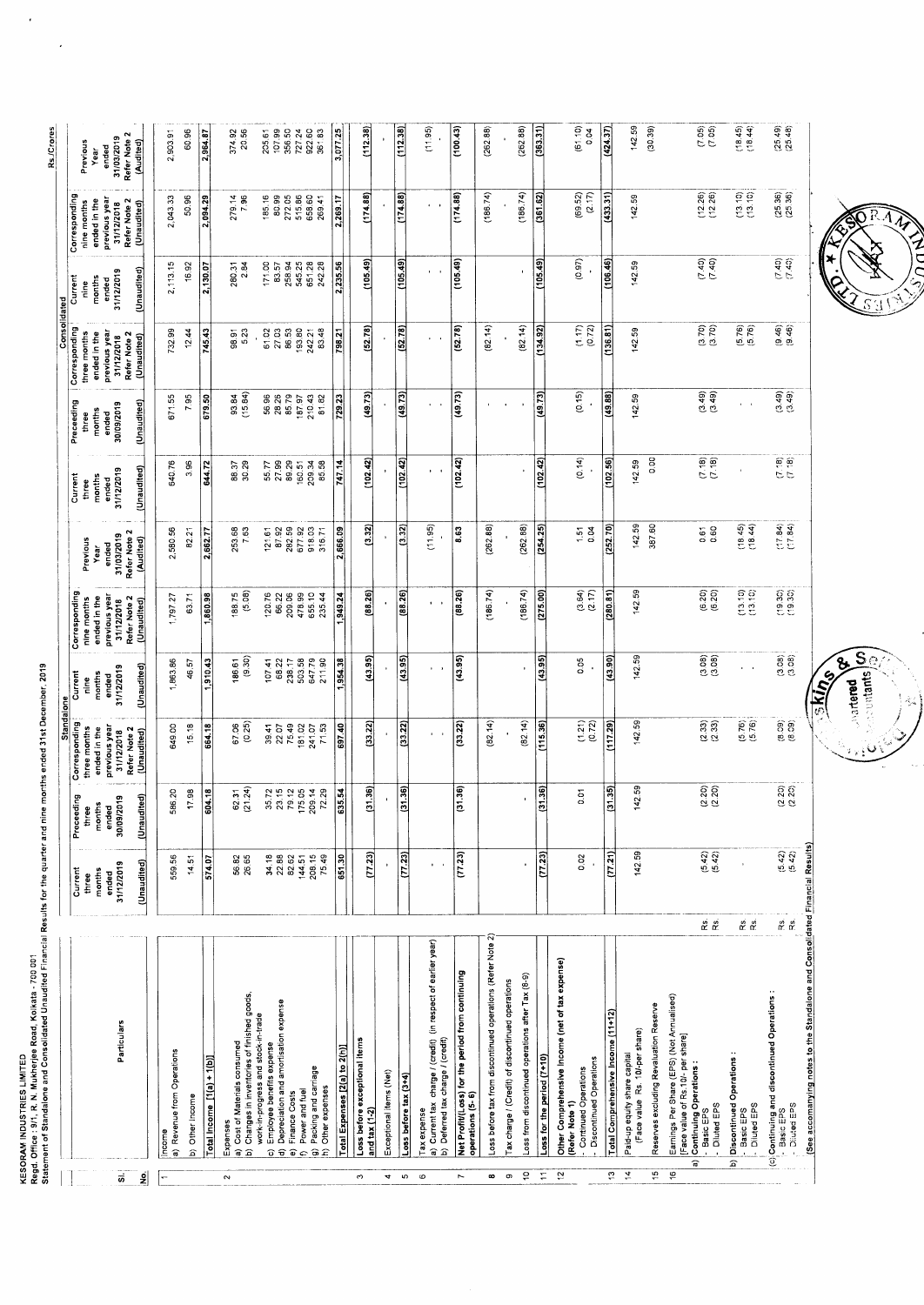#### **KESORAM INDUSTRIES LIMITED**

 $\overline{\phantom{a}}$ 

 $\overline{\mathcal{L}}$ 

**Regd. Office : 9/1, R. N. Mukherjee Road, Kolkata - 700 001** 

**Statement of Standalone and Consolidated Unaudited Financial Results for the quarter and nine months ended 31st December, 2019** 

**Statement of Segment Revenue, Results, Assets and Liabilities** 

|                |                                                                             | Rs./Crores<br>Consolidated                                       |                                                                     |                                                                                                                                  |                                                                 |                                                                                                                                 |                                                                                           |  |
|----------------|-----------------------------------------------------------------------------|------------------------------------------------------------------|---------------------------------------------------------------------|----------------------------------------------------------------------------------------------------------------------------------|-----------------------------------------------------------------|---------------------------------------------------------------------------------------------------------------------------------|-------------------------------------------------------------------------------------------|--|
| SI.<br>No.     | <b>Particulars</b>                                                          | Current<br>three<br>months<br>ended<br>31/12/2019<br>(Unaudited) | Preceeding<br>three<br>months<br>ended<br>30/09/2019<br>(Unaudited) | Corresponding<br>three months<br>ended in the<br>previous year<br>31/12/2018<br><b>Refer Note A</b><br>and Note 2<br>(Unaudited) | Current<br>nine<br>months<br>ended<br>31/12/2019<br>(Unaudited) | Corresponding<br>nine months<br>ended in the<br>previous year<br>31/12/2018<br><b>Refer Note A</b><br>and Note 2<br>(Unaudited) | <b>Previous</b><br>Year<br>ended<br>31/03/2019<br>Refer Note A<br>and Note 2<br>(Audited) |  |
| 1              | Segment Revenue                                                             |                                                                  |                                                                     |                                                                                                                                  |                                                                 |                                                                                                                                 |                                                                                           |  |
| a              | Cement                                                                      | 559.56                                                           | 586.20                                                              | 649.00                                                                                                                           | 1,863.86                                                        | 1,797.28                                                                                                                        | 2,580.56                                                                                  |  |
| b              | Rayon, T.P. and Chemicals<br>Total<br>Less: Inter Segment Revenue (at cost) | 81.20<br>640.76                                                  | 85.35<br>671.55                                                     | 83.99<br>732.99                                                                                                                  | 249.29<br>2,113.15                                              | 246.06<br>2,043.34                                                                                                              | 323.35<br>2,903.91                                                                        |  |
|                | Sales /Income                                                               | 640.76                                                           | 671.55                                                              | 732.99                                                                                                                           | 2,113.15                                                        | 2.043.34                                                                                                                        | 2,903.91                                                                                  |  |
|                | <b>Total Revenue from Operations</b>                                        | 640.76                                                           | 671.55                                                              | 732.99                                                                                                                           | 2,113.15                                                        | 2,043.34                                                                                                                        | 2,903.91                                                                                  |  |
| $\overline{2}$ | Segment Results [Profit /(Loss) before tax and interest]                    |                                                                  |                                                                     |                                                                                                                                  |                                                                 |                                                                                                                                 |                                                                                           |  |
| a              | Cement                                                                      | (8.71)                                                           | 32.26                                                               | 30.74                                                                                                                            | 147.03                                                          | 84.85                                                                                                                           | 218.43                                                                                    |  |
| b              | Rayon, T.P. and Chemicals                                                   | (7.32)                                                           | 3.84                                                                | 1.24                                                                                                                             | (0.40)                                                          | 2.77                                                                                                                            | 5.49                                                                                      |  |
|                | Total                                                                       | (16.03)                                                          | 36.10                                                               | 31.98                                                                                                                            | 146.63                                                          | 87.62                                                                                                                           | 223.92                                                                                    |  |
|                | Less:<br>Interest                                                           | 86.39                                                            | 85.83                                                               | 84.76                                                                                                                            | 252.12                                                          | 262.50                                                                                                                          | 336.30                                                                                    |  |
|                | Total Loss before tax                                                       | (102.42)                                                         | (49.73)                                                             | (52.78)                                                                                                                          | (105.49)                                                        | (174.88)                                                                                                                        | (112.38)                                                                                  |  |
| 3              | <b>Segment Assets</b>                                                       |                                                                  |                                                                     |                                                                                                                                  |                                                                 |                                                                                                                                 |                                                                                           |  |
| a              | Cement                                                                      | 2,610.86                                                         | 2,657.77                                                            | 2,562.09                                                                                                                         | 2,610.86                                                        | 2,562.09                                                                                                                        | 2.498.05                                                                                  |  |
| b              | Rayon, T.P. and Chemicals                                                   | 654.87                                                           | 638.45                                                              | 805.65                                                                                                                           | 654.87                                                          | 805.65                                                                                                                          | 644.17                                                                                    |  |
|                | Total                                                                       | 3,265.73                                                         | 3,296.22                                                            | 3,367.74                                                                                                                         | 3,265.73                                                        | 3,367.74                                                                                                                        | 3,142.22                                                                                  |  |
| 4              | Segment Liabilities                                                         |                                                                  |                                                                     |                                                                                                                                  |                                                                 |                                                                                                                                 |                                                                                           |  |
| a              | Cement                                                                      | 2,937.98                                                         | 2,955.01                                                            | 3,076.24                                                                                                                         | 2,937.98                                                        | 3,076.24                                                                                                                        | 2,737.41                                                                                  |  |
| b              | Rayon, T.P. and Chemicals                                                   | 327.88                                                           | 238.77                                                              | 270.04                                                                                                                           | 327.88                                                          | 270.04                                                                                                                          | 298.44                                                                                    |  |
|                | Total                                                                       | 3,265.86                                                         | 3,193.78                                                            | 3,346.28                                                                                                                         | 3,265.86                                                        | 3,346.28                                                                                                                        | 3,035.85                                                                                  |  |

### **A. Information related to discontinued operations Rs./Crores**

| <b>Particulars</b>                                   | Corresponding<br>three months<br>ended in the<br>previous year<br>31/12/2018<br>(Unaudited) | Corresponding<br>nine months<br>ended in the<br>previous year<br>31/12/2018<br>(Unaudited) | .<br><b>Previous</b><br>vear<br>ended<br>31-03-2019<br>(Audited) |
|------------------------------------------------------|---------------------------------------------------------------------------------------------|--------------------------------------------------------------------------------------------|------------------------------------------------------------------|
| (Net Sales /Income<br>Segment Revenue<br>froml<br>А. | 335.21                                                                                      | 1,044.81                                                                                   | 1,298.10                                                         |
| B. Segment Results (Loss before Interest & Tax)      | (43.46)                                                                                     | (71.21)                                                                                    | (107.02)                                                         |
| C. Finance Cost                                      | 38.68                                                                                       | 115.53                                                                                     | 155.86                                                           |
| D. Total Loss before tax                             | (82.14)                                                                                     | (186.74)                                                                                   | (262.88)                                                         |
| E. Segment Assets                                    | 1,939.76                                                                                    | 1.939.76                                                                                   | 1.832.00                                                         |
| F. Segment Liabilities                               | 1.858.00                                                                                    | 1.858.00                                                                                   | 1.826.04                                                         |

Note: Pursuant to restructuring, the tyre business has been demerged from Kesoram Industries Limited. Therefore, at standalone financial statement level, the Company operates in one segment i.e "Cement".





Page 2 of 3